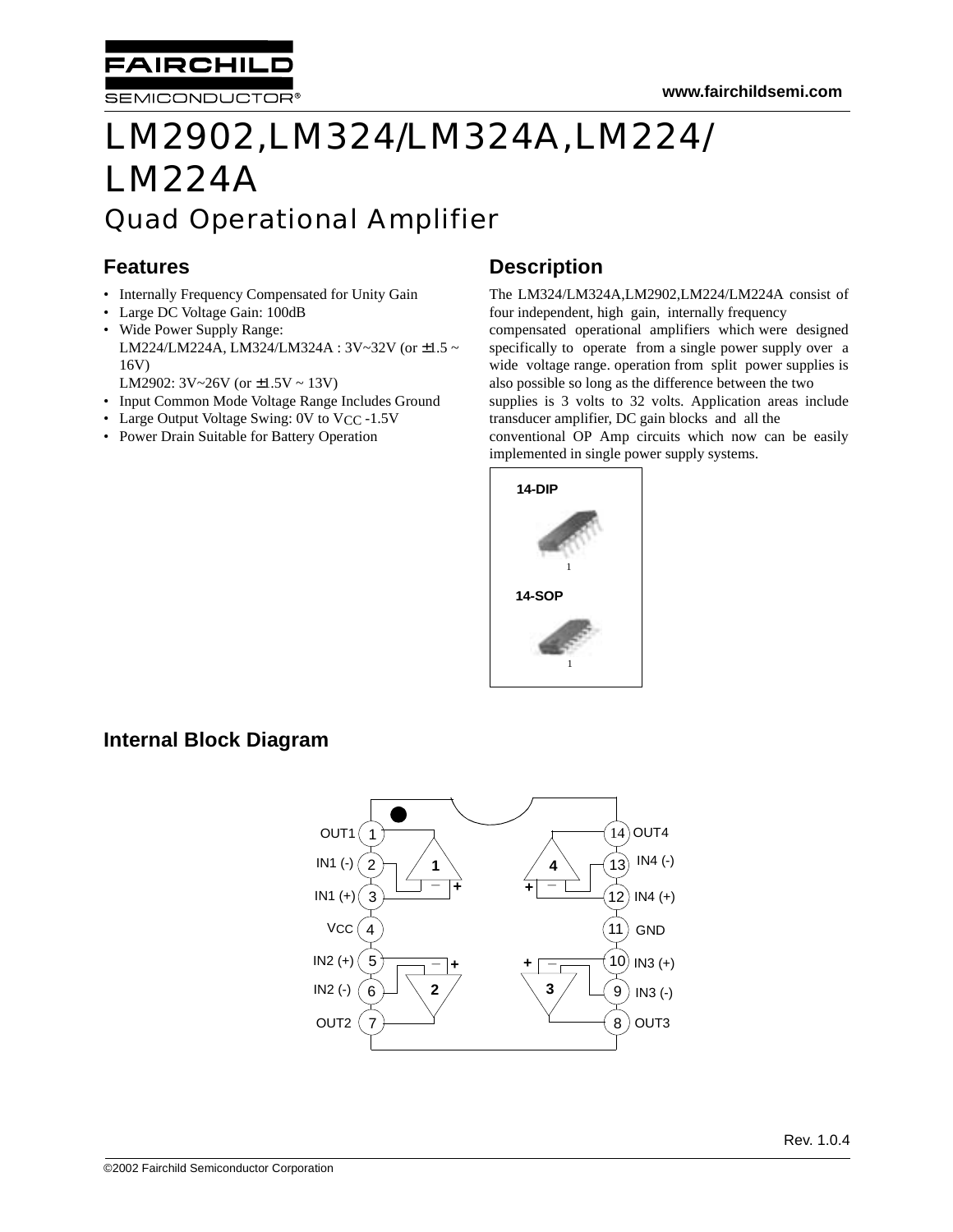# **Schematic Diagram**

(One Section Only)



# **Absolute Maximum Ratings**

| <b>Parameter</b>                                         | Symbol         | LM224/LM224A    | LM324/LM324A    | LM2902          | Unit        |
|----------------------------------------------------------|----------------|-----------------|-----------------|-----------------|-------------|
| Power Supply Voltage                                     | <b>VCC</b>     | $±16$ or 32     | $±16$ or 32     | $±13$ or 26     | V           |
| <b>Differential Input Voltage</b>                        | VI(DIFF)       | 32              | 32              | 26              | V           |
| Input Voltage                                            | V١             | $-0.3$ to $+32$ | $-0.3$ to $+32$ | $-0.3$ to $+26$ | V           |
| Output Short Circuit to GND<br>Vcc≤15V, TA=25°C(one Amp) |                | Continuous      | Continuous      | Continuous      |             |
| Power Dissipation, TA=25°C<br>$14-DIP$<br>14-SOP         | P <sub>D</sub> | 1310<br>640     | 1310<br>640     | 1310<br>640     | mW          |
| Operating Temperature Range                              | <b>TOPR</b>    | $-25 - +85$     | $0 - +70$       | $-40 - +85$     | $^{\circ}C$ |
| Storage Temperature Range                                | Tstg           | $-65 - +150$    | $-65 - +150$    | $-65 - +150$    | $^{\circ}C$ |

# **Thermal Data**

| <b>Parameter</b>                                             | Symbol       | Value     | Unit          |
|--------------------------------------------------------------|--------------|-----------|---------------|
| Thermal Resistance Junction-Ambient Max.<br>14-DIP<br>14-SOP | $R\theta$ ja | 95<br>195 | $\degree$ C/W |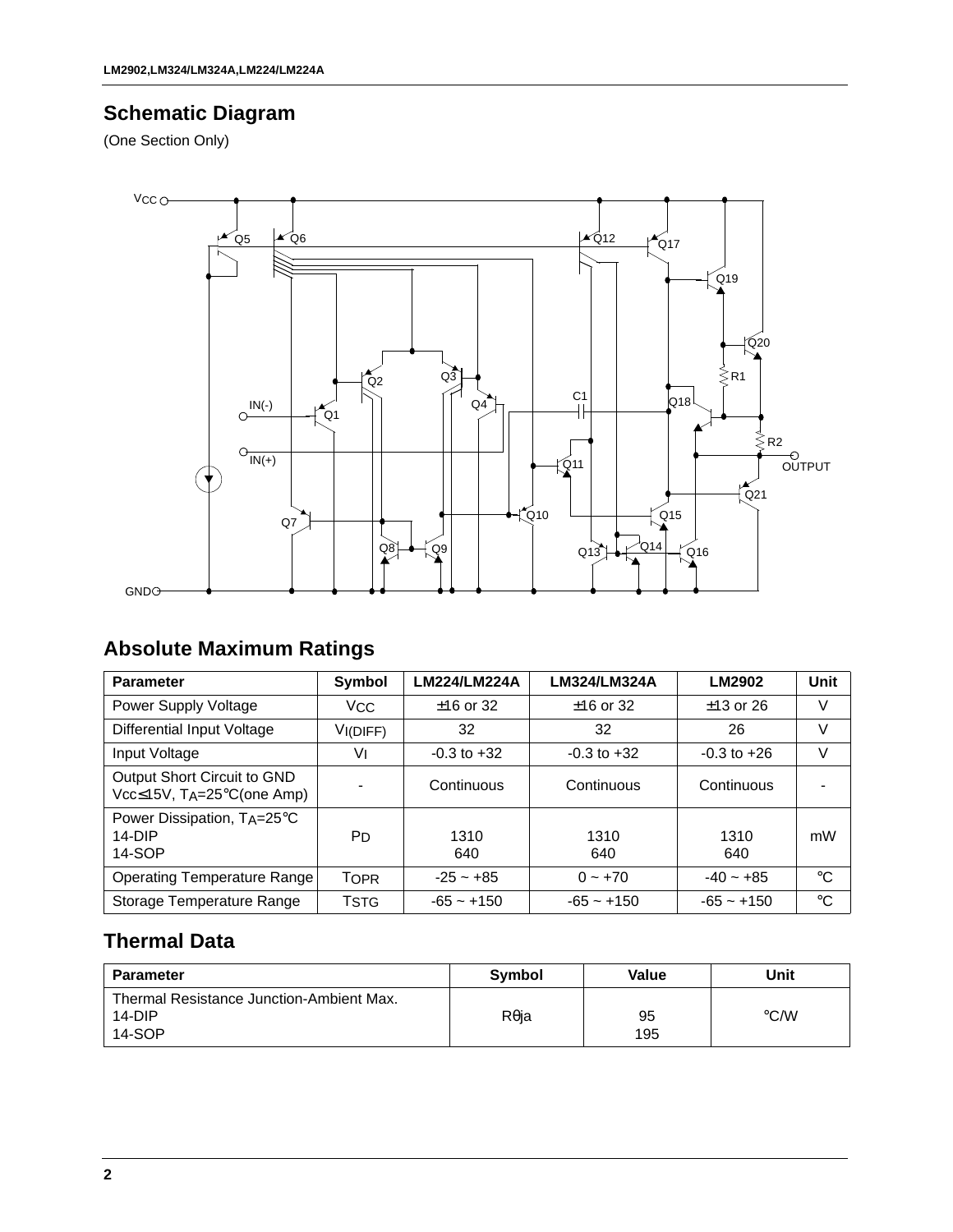# **Electrical Characteristics**

| <b>Parameter</b>                       | Symbol                |                                                                                | <b>LM224</b>                                          |                          |                |                                 | <b>LM324</b>                 |                | LM2902                   | Unit                     |     |                       |          |
|----------------------------------------|-----------------------|--------------------------------------------------------------------------------|-------------------------------------------------------|--------------------------|----------------|---------------------------------|------------------------------|----------------|--------------------------|--------------------------|-----|-----------------------|----------|
|                                        |                       | <b>Conditions</b>                                                              |                                                       | Min.                     | Typ.           | Max.                            | Min.                         | Typ.           | Max.                     | Min.                     |     | Typ. Max.             |          |
| Input Offset<br>Voltage                | <b>V<sub>IO</sub></b> | $VCM = 0V$ to $VCC$<br>$-1.5V$<br>$VO(P) = 1.4V, RS$<br>$=$ 0 $\Omega$ (Note1) |                                                       |                          | 1.5            | 5.0                             |                              | 1.5            | 7.0                      | $\overline{\phantom{0}}$ | 1.5 | 7.0                   | mV       |
| Input Offset<br>Current                | <b>IIO</b>            | $VCM = 0V$                                                                     |                                                       | $\frac{1}{2}$            | 2.0            | 30                              | $\overline{\phantom{a}}$     | 3.0            | 50                       | $\overline{\phantom{0}}$ | 3.0 | 50                    | nA       |
| Input Bias Current                     | <b>IBIAS</b>          | $VCM = 0V$                                                                     |                                                       | $\blacksquare$           | 40             | 150                             | $\blacksquare$               | 40             | 250                      | $\overline{a}$           | 40  | 250                   | nA       |
| Input Common-<br>Mode Voltage<br>Range | VI(R)                 | Note1                                                                          |                                                       |                          |                | <b>V<sub>CC</sub></b><br>$-1.5$ | 0                            | Vcc<br>$-1.5$  | $\blacksquare$           | 0                        |     | Vcc<br>$-1.5$         | V        |
| <b>Supply Current</b>                  | <b>ICC</b>            | $R_L = \infty$ , V <sub>CC</sub> = 30V                                         | (LM2902, VCC=26V)                                     | $\overline{\phantom{0}}$ | 1.0            | 3                               | $\overline{a}$               | 1.0            | 3                        | $\overline{\phantom{a}}$ | 1.0 | 3                     | mA       |
|                                        |                       | $R_L = \infty$ , VCC = 5V                                                      |                                                       | $\blacksquare$           | 0.7            | 1.2                             | $\frac{1}{2}$                | 0.7            | 1.2                      | $\overline{a}$           | 0.7 | 1.2                   | mA       |
| Large Signal<br>Voltage Gain           | Gv                    | $VO(P) = 1V$ to 11V                                                            | $VCC = 15V, R_L = 2k\Omega$                           | 50                       | 100            | $\blacksquare$                  | 25                           | 100            | $\overline{\phantom{a}}$ | 25                       | 100 |                       | V/<br>mV |
|                                        | VO(H)                 | Note1                                                                          | $RL = 2k\Omega$                                       | 26                       | $\overline{a}$ | $\overline{a}$                  | 26                           | $\overline{a}$ |                          | 22                       |     |                       | V        |
| Output Voltage<br>Swing                |                       |                                                                                | $R$ L=10k $\Omega$                                    | 27                       | 28             | $\bar{\phantom{a}}$             | 27                           | 28             | $\overline{\phantom{a}}$ | 23                       | 24  |                       | $\vee$   |
|                                        | VO(L)                 | $VCC = 5V, R_L = 10k\Omega$                                                    |                                                       | $\blacksquare$           | 5              | 20                              | $\frac{1}{2}$                | 5              | 20                       | $\overline{\phantom{0}}$ | 5   | 100                   | mV       |
| Common-Mode<br><b>Rejection Ratio</b>  | <b>CMRR</b>           |                                                                                |                                                       | 70                       | 85             | $\blacksquare$                  | 65                           | 75             | $\blacksquare$           | 50                       | 75  | $\overline{a}$        | dB       |
| Power Supply<br><b>Rejection Ratio</b> | PSRR                  |                                                                                |                                                       | 65                       | 100            | $\blacksquare$                  | 65                           | 100            | $\blacksquare$           | 50                       | 100 | $\overline{a}$        | dВ       |
| Channel<br>Separation                  | CS                    | $f = 1$ kHz to 20kHz<br>(Note2)                                                |                                                       | $\frac{1}{2}$            | 120            | $\overline{a}$                  | $\qquad \qquad \blacksquare$ | 120            | $\overline{a}$           | $\blacksquare$           | 120 | $\frac{1}{2}$         | dB       |
| <b>Short Circuit to</b><br><b>GND</b>  | <b>ISC</b>            | $V_{CC} = 15V$                                                                 |                                                       | $\blacksquare$           | 40             | 60                              | $\blacksquare$               | 40             | 60                       | $\blacksquare$           | 40  | 60                    | mA       |
|                                        | <b>ISOURCE</b>        | $V_{CC} = 15V$<br>$V_O(P) = 2V$                                                | $VI(+) = 1V, VI(-) = 0V$                              | 20                       | 40             | $\overline{a}$                  | 20                           | 40             | $\overline{a}$           | 20                       | 40  |                       | mA       |
| <b>Output Current</b>                  |                       | $V_{I(+)} = 0V$ , $V_{I(-)} = 1V$<br>$VCC = 15V$<br>$VO(P) = 2V$               |                                                       | 10                       | 13             | $\blacksquare$                  | 10                           | 13             | $\overline{a}$           | 10                       | 13  | $\overline{a}$        | mA       |
|                                        | <b>ISINK</b>          | 200mV                                                                          | $VI(+) = 0V, VI(-) = 1V$<br>$V_{CC} = 5V, V_{O(R)} =$ |                          | 45             |                                 | 12                           | 45             |                          |                          |     |                       | $\mu$ A  |
| Differential Input<br>Voltage          | VI(DIFF)              |                                                                                |                                                       |                          |                | <b>V<sub>CC</sub></b>           |                              |                | <b>V<sub>CC</sub></b>    |                          |     | <b>V<sub>CC</sub></b> | V        |

#### **Note :**

1. VCC=30V for LM224 and LM324 , VCC = 26V for LM2902

2. This parameter, although guaranteed, is not 100% tested in production.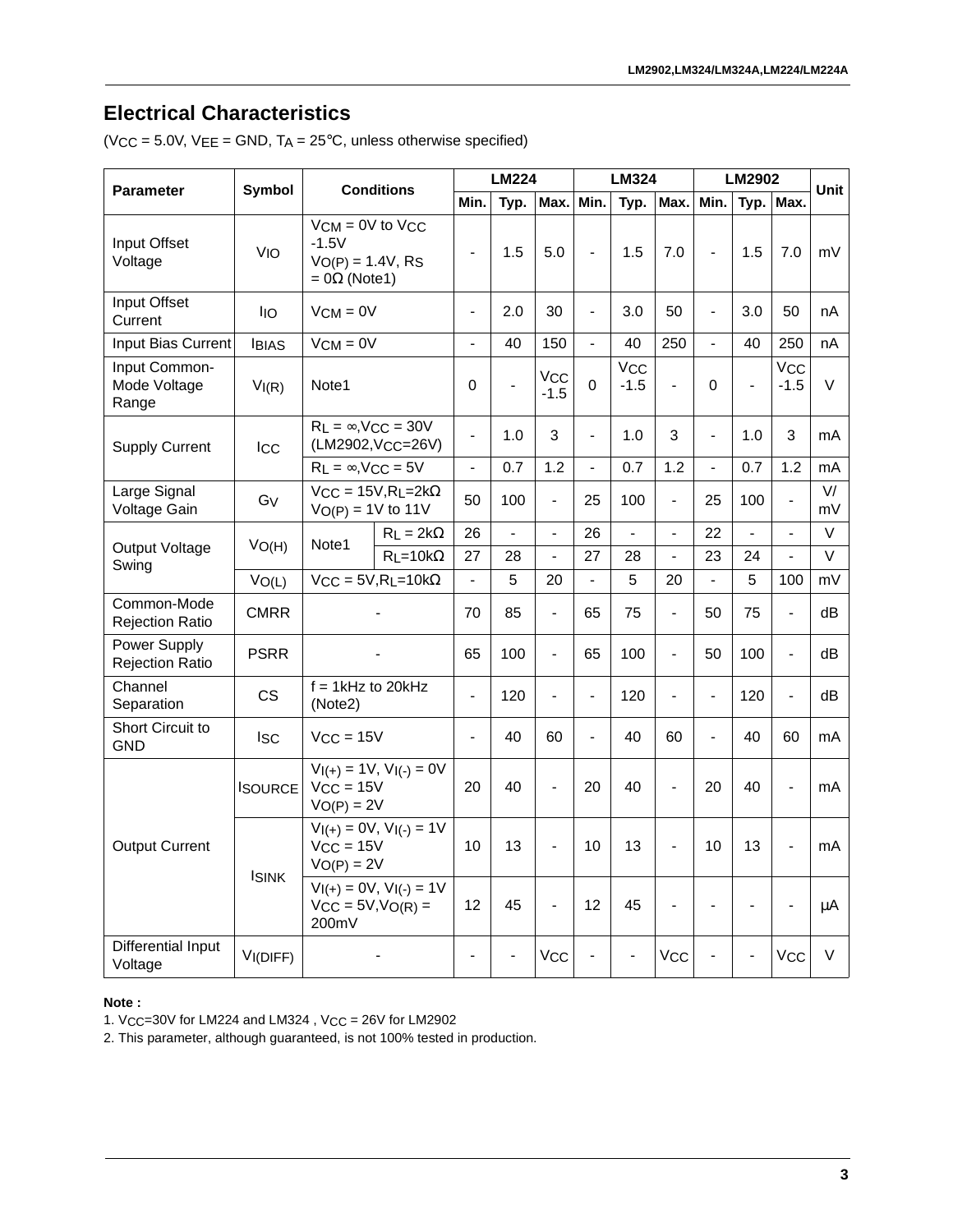# **Electrical Characteristics (Continued)**

(VCC = 5.0V, VEE = GND, unless otherwise specified) The following specification apply over the range of -25°C ≤ TA ≤ + 85°C for the LM224; and the 0°C ≤ TA ≤ +70°C for the LM324 ; and the -40°C  $\leq$  TA  $\leq$  +85°C for the LM2902

|                                      |                           | <b>Conditions</b>                                                                                                                        |                         | <b>LM224</b>             |                          |                          | <b>LM324</b>             |                          |                           | <b>LM2902</b>            |                          |                                 |        |
|--------------------------------------|---------------------------|------------------------------------------------------------------------------------------------------------------------------------------|-------------------------|--------------------------|--------------------------|--------------------------|--------------------------|--------------------------|---------------------------|--------------------------|--------------------------|---------------------------------|--------|
| <b>Parameter</b>                     | <b>Symbol</b>             |                                                                                                                                          |                         | Min.                     | Typ.                     | Max.                     |                          | Min. Typ.                | Max.                      | Min.                     |                          | Typ. Max.                       | Unit   |
| Input Offset Voltage                 | <b>V<sub>IO</sub></b>     | $V$ ICM = 0V to $V$ CC<br>$-1.5V$<br>$V_O(P) = 1.4V,$<br>$RS = 0\Omega$ (Note 1)                                                         |                         | $\blacksquare$           |                          | 7.0                      | $\overline{\phantom{0}}$ |                          | 9.0                       | $\overline{a}$           |                          | 10.0                            | mV     |
| Input Offset Voltage<br><b>Drift</b> | ΔVΙΟ/ΔΤ                   |                                                                                                                                          | $R_S = 0\Omega$ (Note2) | $\overline{\phantom{0}}$ | 7.0                      | $\overline{a}$           | $\overline{a}$           | 7.0                      |                           | $\overline{a}$           | 7.0                      | $\blacksquare$                  | µV/°C  |
| Input Offset Current                 | <b>IIO</b>                | $VCM = 0V$                                                                                                                               |                         | $\overline{a}$           | $\overline{a}$           | 100                      | $\overline{a}$           | $\blacksquare$           | 150                       | $\blacksquare$           | $\blacksquare$           | 200                             | nA     |
| Input Offset Current<br>Drift        | $\Delta I$  O/ $\Delta T$ | $RS = 0\Omega$ (Note2)                                                                                                                   |                         | $\overline{a}$           | 10                       | $\blacksquare$           | $\overline{\phantom{0}}$ | 10                       | $\overline{\phantom{0}}$  | $\blacksquare$           | 10                       | $\overline{\phantom{a}}$        | pA/°C  |
| Input Bias Current                   | <b>IBIAS</b>              | $VCM = 0V$                                                                                                                               |                         | $\frac{1}{2}$            | $\overline{a}$           | 300                      | $\overline{\phantom{a}}$ | $\blacksquare$           | 500                       | $\overline{\phantom{a}}$ | $\overline{\phantom{a}}$ | 500                             | nA     |
| Input Common-Mode<br>Voltage Range   | VI(R)                     | Note1                                                                                                                                    |                         | $\Omega$                 |                          | Vcc<br>$-2.0$            | $\mathbf 0$              |                          | V <sub>CC</sub><br>$-2.0$ | $\mathbf 0$              |                          | <b>V<sub>CC</sub></b><br>$-2.0$ | $\vee$ |
| Large Signal Voltage<br>Gain         | GV                        | $V_{CC} = 15V$ ,<br>$R_L = 2.0 k\Omega$<br>$V_{O(P)} = 1V$ to 11V                                                                        |                         | 25                       | $\overline{\phantom{a}}$ | $\overline{\phantom{a}}$ | 15                       | $\blacksquare$           | $\overline{\phantom{0}}$  | 15                       | $\overline{a}$           | $\blacksquare$                  | V/mV   |
|                                      |                           | Note1                                                                                                                                    | $R$ L=2k $\Omega$       | 26                       | $\overline{\phantom{a}}$ | $\overline{\phantom{a}}$ | 26                       | $\overline{\phantom{a}}$ | $\overline{\phantom{0}}$  | 22                       | $\frac{1}{2}$            | $\blacksquare$                  | V      |
| Output Voltage                       | VO(H)                     |                                                                                                                                          | $R_L = 10k\Omega$       | 27                       | 28                       | $\overline{\phantom{0}}$ | 27                       | 28                       | $\overline{\phantom{0}}$  | 23                       | 24                       | $\blacksquare$                  | $\vee$ |
| Swing                                | VO(L)                     | $VCC = 5V,$<br>$R_1 = 10k\Omega$                                                                                                         |                         | $\overline{\phantom{0}}$ | 5                        | 20                       | $\overline{\phantom{0}}$ | 5                        | 20                        | $\blacksquare$           | 5                        | 100                             | mV     |
|                                      | <b>ISOURCE</b>            | $VI(+) = 1V, VI(-)$<br>$= 0V$ V <sub>CC</sub> = 15V,<br>$VO(P) = 2V$<br>$VI(+) = 0V,$<br>$V_{I(-)} = 1V$<br>$VCC = 15V,$<br>$VO(P) = 2V$ |                         | 10                       | 20                       | $\blacksquare$           | 10                       | 20                       | $\blacksquare$            | 10                       | 20                       | $\blacksquare$                  | mA     |
| <b>Output Current</b>                | <b>ISINK</b>              |                                                                                                                                          |                         | 10                       | 13                       | $\overline{\phantom{0}}$ | 5                        | 8                        | $\overline{\phantom{0}}$  | 5                        | 8                        | $\blacksquare$                  | mA     |
| Differential Input<br>Voltage        | VI(DIFF)                  |                                                                                                                                          |                         | $\overline{\phantom{a}}$ |                          | <b>V<sub>CC</sub></b>    | $\overline{\phantom{0}}$ | $\overline{\phantom{a}}$ | <b>V<sub>CC</sub></b>     | $\overline{\phantom{a}}$ | $\overline{\phantom{a}}$ | <b>V<sub>CC</sub></b>           | V      |

**Note:**

1. VCC=30V for LM224 and LM324 , VCC = 26V for LM2902

2. These parameters, although guaranteed, are not 100% tested in production.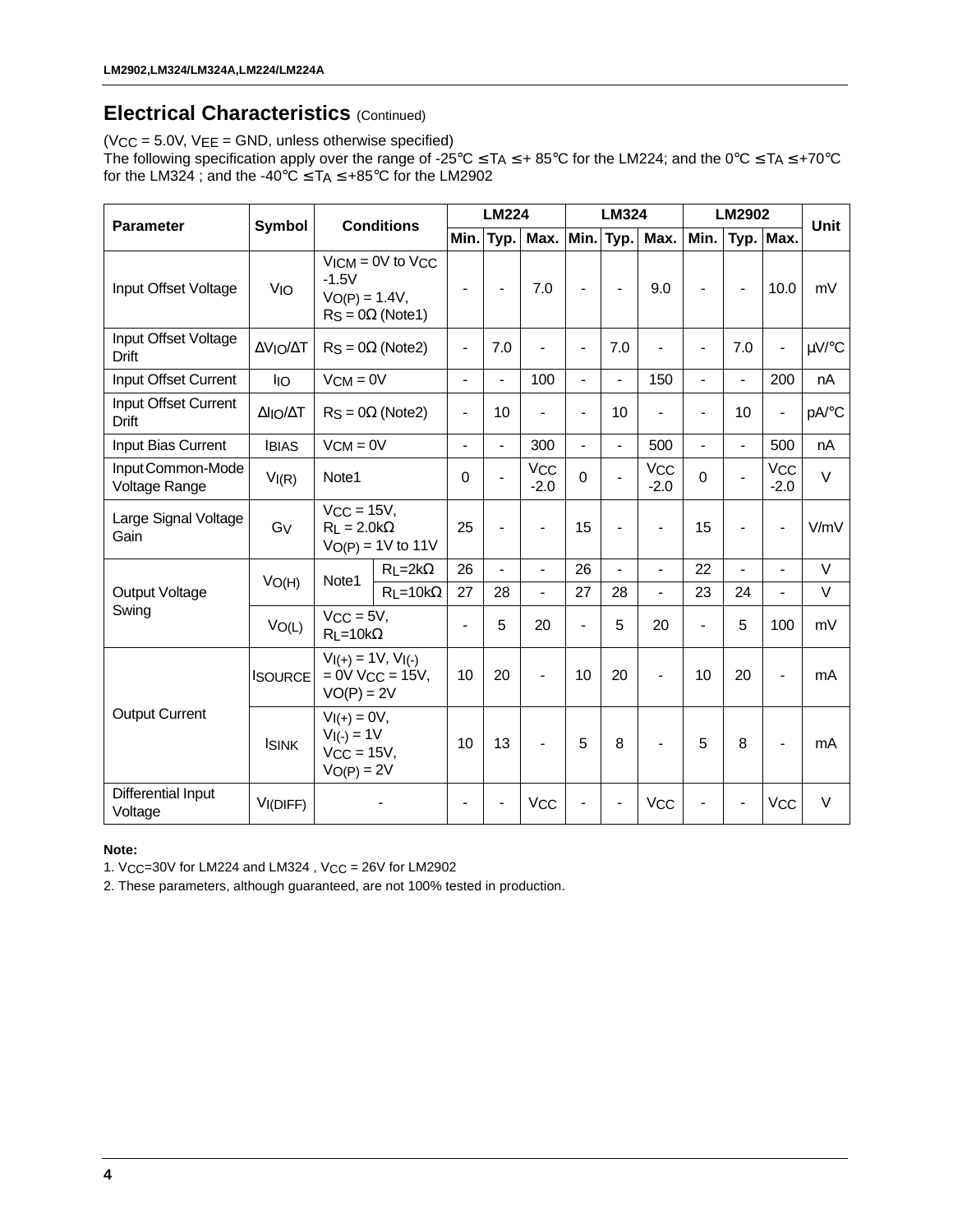### **Electrical Characteristics (Continued)**

(VCC =  $5.0V$ , VEE = GND, TA =  $25^{\circ}$ C, unless otherwise specified)

|                                    | Symbol                | <b>Conditions</b>                                                             |                                                              |                          | <b>LM224A</b>            |                          | <b>LM324A</b>            | <b>Unit</b>              |                              |         |
|------------------------------------|-----------------------|-------------------------------------------------------------------------------|--------------------------------------------------------------|--------------------------|--------------------------|--------------------------|--------------------------|--------------------------|------------------------------|---------|
| <b>Parameter</b>                   |                       |                                                                               |                                                              | Min.                     | Typ.                     | Max.                     | Min.                     | Typ.                     | Max.                         |         |
| Input Offset Voltage               | <b>V<sub>IO</sub></b> | $VCM = 0V$ to $VCC$<br>$-1.5V$<br>$VO(P) = 1.4V$ , RS = 0 $\Omega$<br>(Note1) |                                                              | $\overline{\phantom{0}}$ | 1.0                      | 3.0                      | $\overline{\phantom{a}}$ | 1.5                      | 3.0                          | mV      |
| Input Offset Current               | <b>IIO</b>            | $VCM = 0V$                                                                    |                                                              | $\overline{a}$           | $\overline{2}$           | 15                       | $\overline{a}$           | 3.0                      | 30                           | nA      |
| Input Bias Current                 | <b>IBIAS</b>          | $V$ CM = $0V$                                                                 |                                                              | $\blacksquare$           | 40                       | 80                       | $\blacksquare$           | 40                       | 100                          | nA      |
| Input Common-Mode<br>Voltage Range | VI(R)                 | $VCC = 30V$                                                                   |                                                              | 0                        | $\overline{\phantom{a}}$ | <b>VCC</b><br>$-1.5$     | $\mathbf 0$              |                          | <b>VCC</b><br>$-1.5$         | $\vee$  |
|                                    |                       |                                                                               | $V_{CC}$ = 30V, R <sub>L</sub> = $\infty$                    | $\blacksquare$           | 1.5                      | 3                        | $\blacksquare$           | 1.5                      | 3                            | mA      |
| <b>Supply Current</b>              | <b>ICC</b>            |                                                                               | $V_{CC} = 5V$ , R <sub>L</sub> = $\infty$                    |                          | 0.7                      | 1.2                      | $\overline{\phantom{a}}$ | 0.7                      | 1.2                          | mA      |
| Large Signal Voltage Gain          | G <sub>V</sub>        | $V_{CC} = 15V$ , R <sub>L</sub> = 2k $\Omega$<br>$V_O(P) = 1V$ to 11V         |                                                              | 50                       | 100                      | $\overline{\phantom{0}}$ | 25                       | 100                      | $\frac{1}{2}$                | V/mV    |
| <b>Output Voltage Swing</b>        | VO(H)                 |                                                                               | $R_L = 2k\Omega$                                             | 26                       | $\frac{1}{2}$            | $\overline{a}$           | 26                       | $\overline{a}$           | $\overline{a}$               | $\vee$  |
|                                    |                       | Note1                                                                         | $R_L = 10k\Omega$                                            | 27                       | 28                       | $\overline{a}$           | 27                       | 28                       | $\overline{a}$               | $\vee$  |
|                                    | VO(L)                 |                                                                               | $V_{CC} = 5V$ , R <sub>L</sub> =10k $\Omega$                 | $\blacksquare$           | 5                        | 20                       | $\overline{\phantom{0}}$ | 5                        | 20                           | mV      |
| Common-Mode Rejection<br>Ratio     | <b>CMRR</b>           |                                                                               |                                                              | 70                       | 85                       | $\overline{\phantom{0}}$ | 65                       | 85                       | $\overline{a}$               | dB      |
| Power Supply Rejection Ratio       | <b>PSRR</b>           |                                                                               | $\overline{a}$                                               | 65                       | 100                      | $\overline{a}$           | 65                       | 100                      | $\overline{a}$               | dB      |
| <b>Channel Separation</b>          | <b>CS</b>             | $f = 1$ kHz to 20kHz<br>(Note2)                                               |                                                              | $\blacksquare$           | 120                      |                          | $\blacksquare$           | 120                      |                              | dB      |
| Short Circuit to GND               | <b>ISC</b>            | $V_{CC} = 15V$                                                                |                                                              | $\overline{a}$           | 40                       | 60                       | $\blacksquare$           | 40                       | 60                           | mA      |
| <b>ISOURCE</b>                     |                       |                                                                               | $V_{I(+)} = 1V$ , $V_{I(-)} = 0V$<br>$VCC = 15V, VO(P) = 2V$ |                          | 40                       | $\overline{a}$           | 20                       | 40                       | $\overline{a}$               | mA      |
| <b>Output Current</b>              |                       | $V_{I(+)} = 0V$ , $V_{I(-)} = 1V$<br>$VCC = 15V, VO(P) = 2V$                  |                                                              | 10                       | 20                       | $\overline{a}$           | 10                       | 20                       | $\qquad \qquad \blacksquare$ | mA      |
|                                    | <b>ISINK</b>          | $VCC = 5V$<br>$V_O(P) = 200mV$                                                | $V_{I(+)} = 0v, V_{I(-)} = 1V$                               | 12                       | 50                       | $\overline{a}$           | 12                       | 50                       | $\overline{a}$               | $\mu$ A |
| <b>Differential Input Voltage</b>  | VI(DIFF)              |                                                                               |                                                              | $\overline{\phantom{0}}$ | $\overline{\phantom{a}}$ | <b>VCC</b>               | $\overline{\phantom{0}}$ | $\overline{\phantom{a}}$ | <b>V<sub>CC</sub></b>        | $\vee$  |

#### **Note:**

1. VCC=30V for LM224A, LM324A

2. This parameter, although guaranteed, is not 100% tested in production.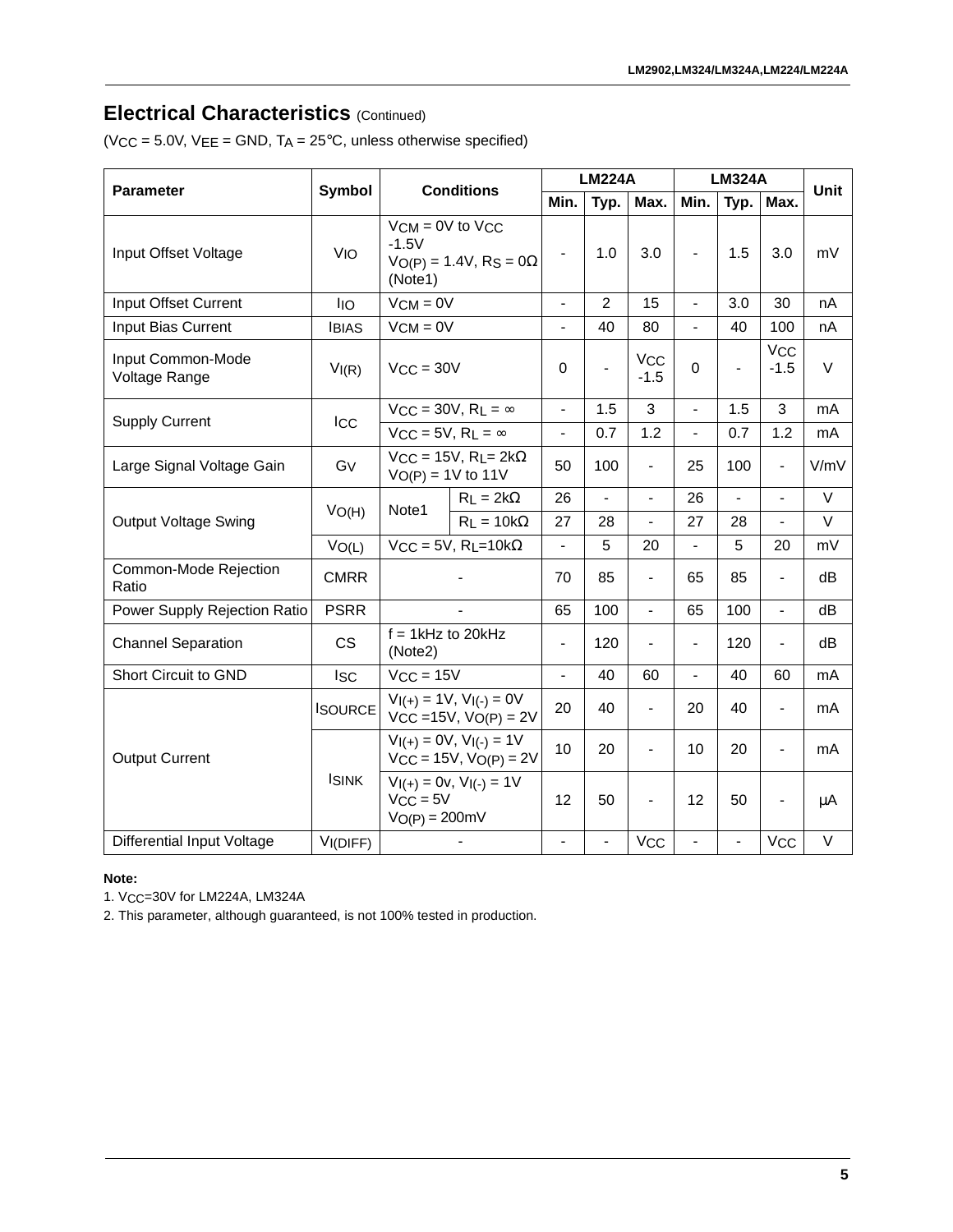# **Electrical Characteristics (Continued)**

(VCC = 5.0V, VEE = GND, unless otherwise specified) The following specification apply over the range of -25°C ≤ TA ≤ +85°C for the LM224A; and the 0°C ≤ TA ≤ +70°C for the LM324A

| <b>Parameter</b>                   | Symbol         |                                                                            | <b>Conditions</b>                             |                          | <b>LM224A</b>            |                          | <b>LM324A</b>            | <b>Unit</b>    |                              |            |
|------------------------------------|----------------|----------------------------------------------------------------------------|-----------------------------------------------|--------------------------|--------------------------|--------------------------|--------------------------|----------------|------------------------------|------------|
|                                    |                |                                                                            |                                               |                          | Typ.                     | Max.                     | Min.                     | Typ.           | Max.                         |            |
| Input Offset Voltage               | <b>VIO</b>     | $V$ CM = 0V to $V$ CC -1.5V<br>$VO(P) = 1.4V$ , RS = 0 $\Omega$<br>(Note1) |                                               | $\blacksquare$           | 4.0                      | $\blacksquare$           |                          | 5.0            | mV                           |            |
| Input Offset Voltage Drift         | ΔVΙΟ/ΔΤ        | $\text{RS} = 0\Omega$ (Note2)                                              |                                               | $\blacksquare$           | 7.0                      | 20                       | $\blacksquare$           | 7.0            | 30                           | $\mu$ V/°C |
| Input Offset Current               | <b>IIO</b>     | $VCM = 0V$                                                                 |                                               | $\overline{\phantom{0}}$ | -                        | 30                       | $\overline{\phantom{0}}$ |                | 75                           | nA         |
| Input Offset Current Drift         | ΔΙΙΟ/ΔΤ        | $RS = 0\Omega$ (Note2)                                                     |                                               | Ξ.                       | 10                       | 200                      | $\blacksquare$           | 10             | 300                          | pA/°C      |
| Input Bias Current                 | <b>IBIAS</b>   |                                                                            | $\blacksquare$                                | 40                       | 100                      | $\blacksquare$           | 40                       | 200            | nA                           |            |
| Input Common-Mode<br>Voltage Range | VI(R)          | Note1                                                                      |                                               | 0                        |                          | VCC<br>$-2.0$            | $\Omega$                 |                | <b>VCC</b><br>$-2.0$         | $\vee$     |
| Large Signal Voltage Gain          | Gy             |                                                                            | $VCC = 15V$ , RL= 2.0k $\Omega$               | 25                       | -                        | $\overline{\phantom{0}}$ | 15                       |                | $\overline{\phantom{a}}$     | V/mV       |
|                                    |                | Note1                                                                      | $R_L = 2k\Omega$                              | 26                       | $\overline{\phantom{0}}$ | $\blacksquare$           | 26                       | $\blacksquare$ | $\qquad \qquad \blacksquare$ | V          |
| <b>Output Voltage Swing</b>        | VO(H)          |                                                                            | $R_L = 10k\Omega$                             | 27                       | 28                       | $\blacksquare$           | 27                       | 28             | $\overline{\phantom{0}}$     | V          |
|                                    | VO(L)          |                                                                            | $V_{CC} = 5V$ , R <sub>L</sub> = 10k $\Omega$ | $\overline{\phantom{0}}$ | 5                        | 20                       | $\blacksquare$           | 5              | 20                           | mV         |
| <b>Output Current</b>              | <b>ISOURCE</b> | $VI(+) = 1V$ , $VI(-) = 0V$<br>$V_{CC} = 15V$ , $V_{O(P)} = 2V$            |                                               | 10                       | 20                       |                          | 10                       | 20             | $\overline{\phantom{a}}$     | mA         |
|                                    | <b>ISINK</b>   | $VI(+) = 0V$ , $VI(-) = 1V$<br>$V_{CC} = 15V$ , $V_{O(P)} = 2V$            |                                               | 5                        | 8                        |                          | 5                        | 8              | $\overline{\phantom{a}}$     | mA         |
| <b>Differential Input Voltage</b>  | VI(DIFF)       |                                                                            |                                               | $\overline{\phantom{0}}$ | $\blacksquare$           | <b>VCC</b>               |                          |                | <b>VCC</b>                   | V          |

#### **Note:**

1. VCC=30V for LM224A and LM324A.

2. These parameters, although guaranteed, are not 100% tested in production.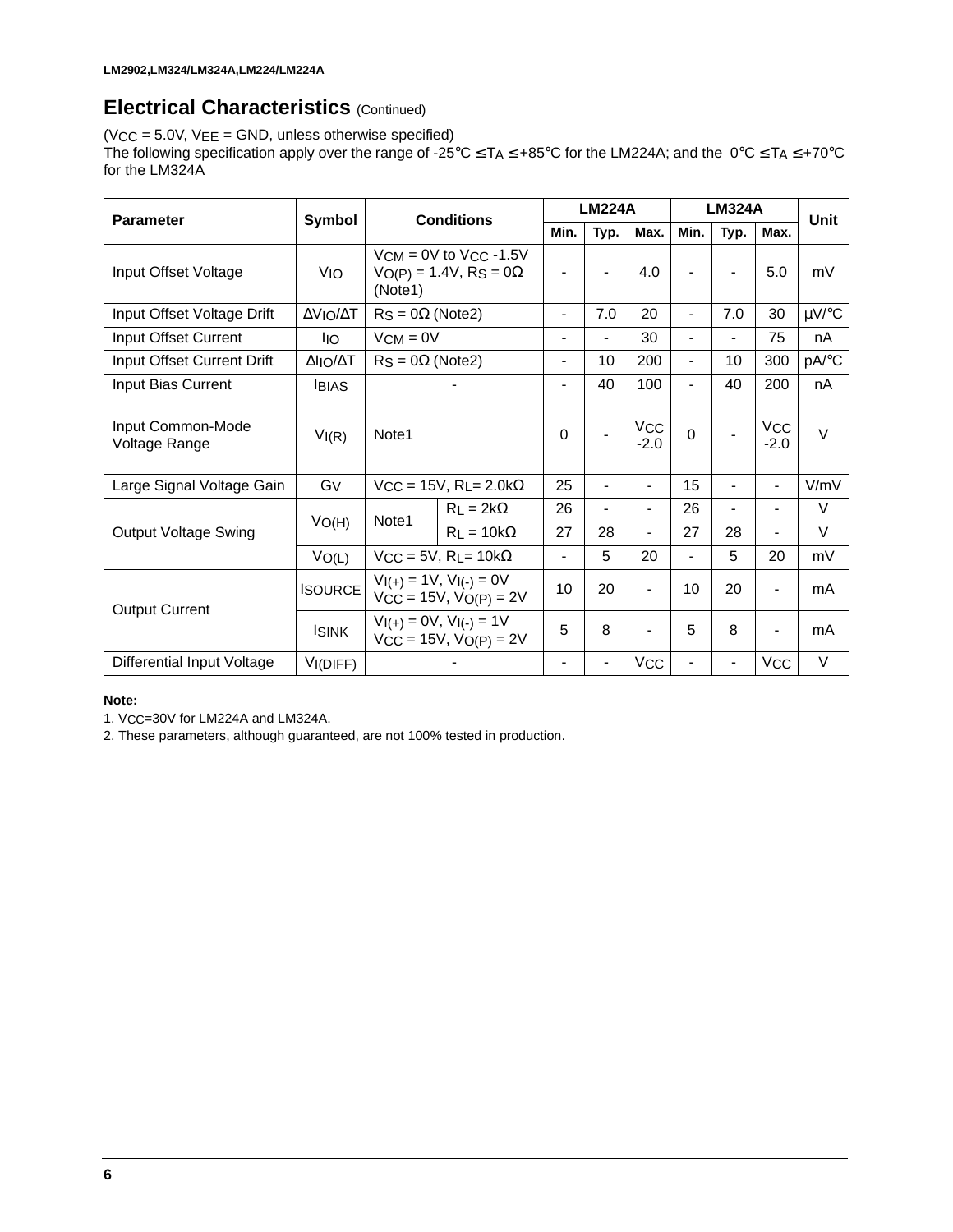# **Typical Performance Characteristics**



**Figure 1. Input Voltage Range vs Supply Voltage Figure 2. Input Current vs Temperature**



**Figure 3. Supply Current vs Supply Voltage Figure 4. Voltage Gain vs Supply Voltage**



**Figure 5. Open Loop Frequency Response Figure 6. Common mode Rejection Ratio**





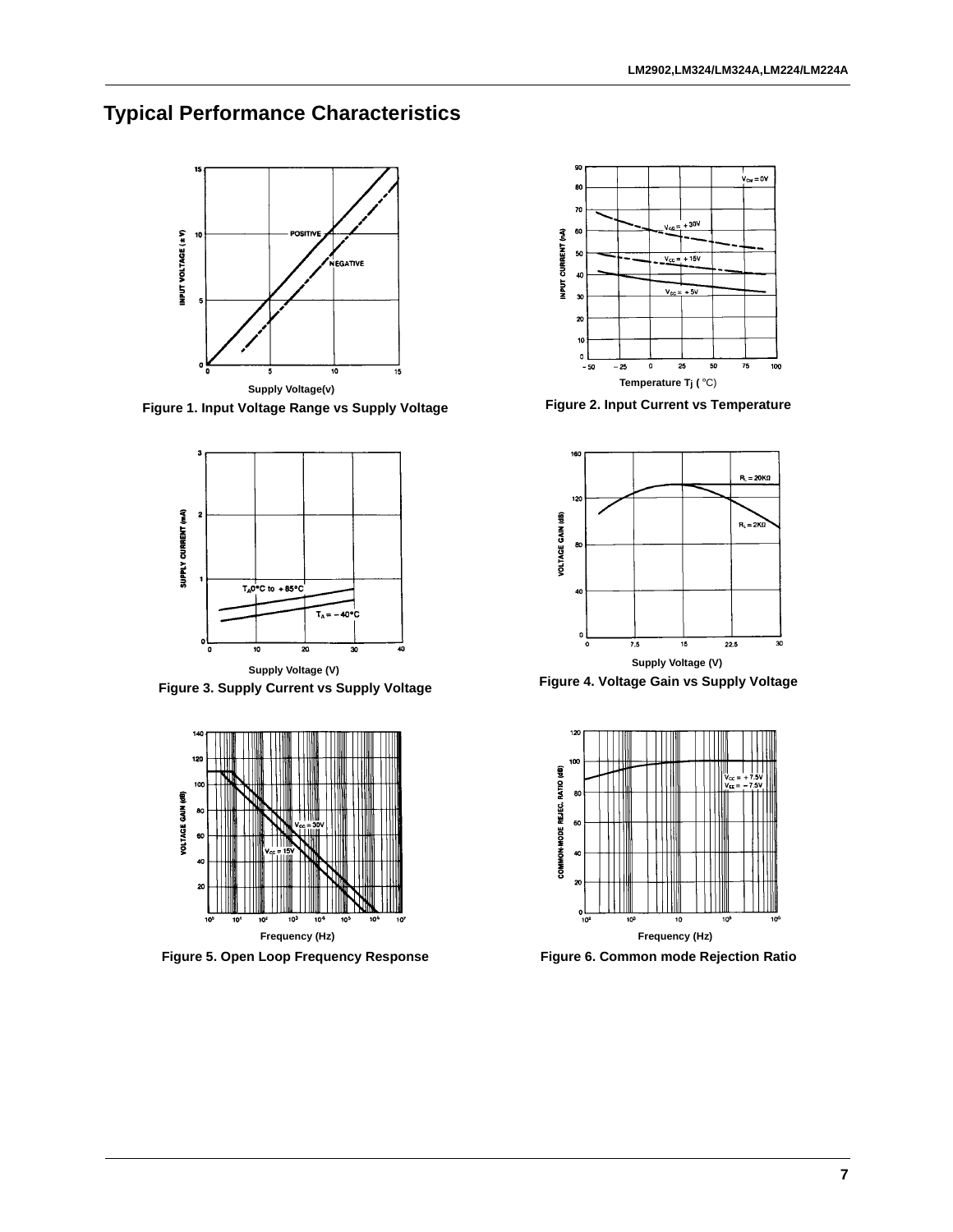### **Typical Performance Characteristics** (Continued)



**Figure 7. Voltage Follower Pulse Response**





Figure 10. Output Characteristics vs Current Sinking Figure 11. Current Limiting vs Temperature



**Figure 8. Voltage Follower Pulse Response (Small Signal)**



**Figure 8. Large Signal Frequency Response Figure 9. Output Characteristics vs Current Sourcing**

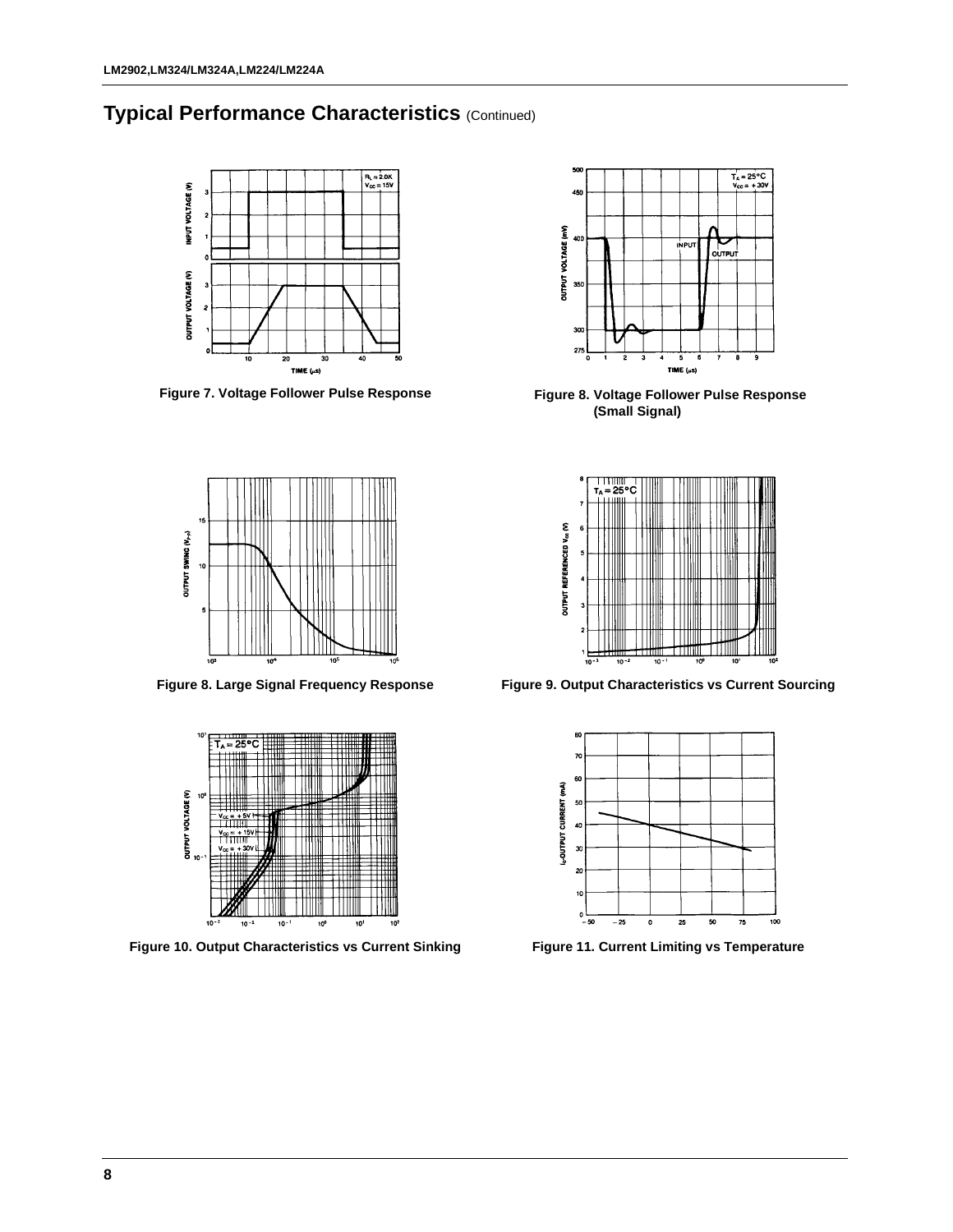# **Mechanical Dimensions**

### **Package**

# $6.40 \pm 0.20$  $\left(\frac{8}{100}\right)$  $0.252 \pm 0.008$ #1 #14  $\frac{0.46 \pm 0.10}{0.018 \pm 0.004}$  $0.059 + 0.004$  $0.018 + 0.004$ 0.059 ±0.004  $1.50 + 0.10$  $0.46 + 0.10$  $1.50 \pm 0.10$  $\frac{19.40 + 0.20}{0.764 + 0.008}$ 19.80 0.780 MAX  $\frac{2.54}{0.100}$ #7 | || || |#8 7.62  $\frac{3.25 \pm 0.20}{0.128 \pm 0.008}$ 0.20 0.300  $\frac{0.20}{0.008}$  MIN  $3.30 \pm 0.30$ 5.08  $\frac{3.00}{0.200}$  MAX  $0.130 + 0.012$  $0.25_{-0.05}^{+0.10}$  $0-15^{\circ}$  0.25  $+0.10$ <br>0.010  $+0.004$ <br>0.010  $-0.002$

**14-DIP**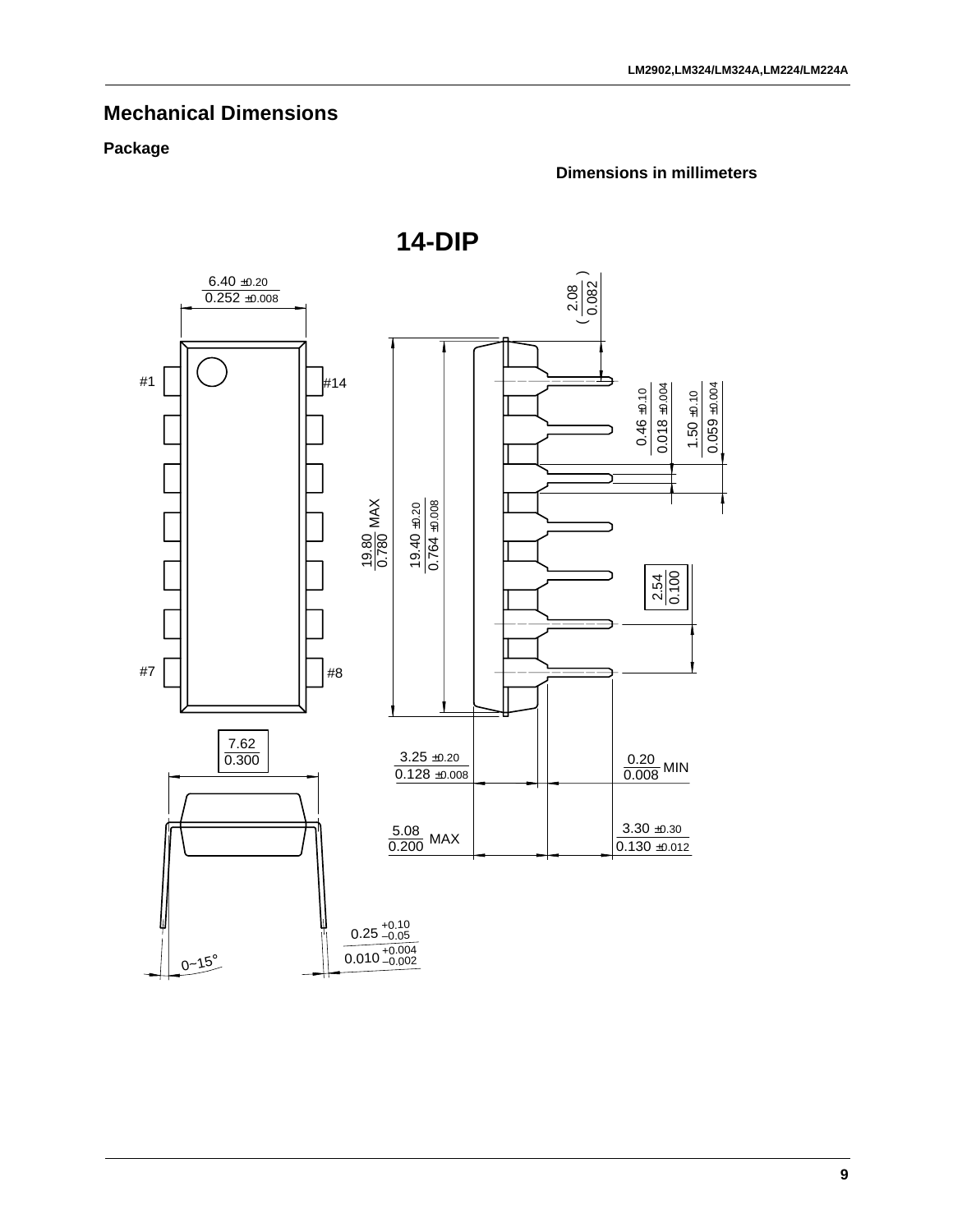### **Mechanical Dimensions (Continued)**

### **Package**

#### **Dimensions in millimeters**

**14-SOP**

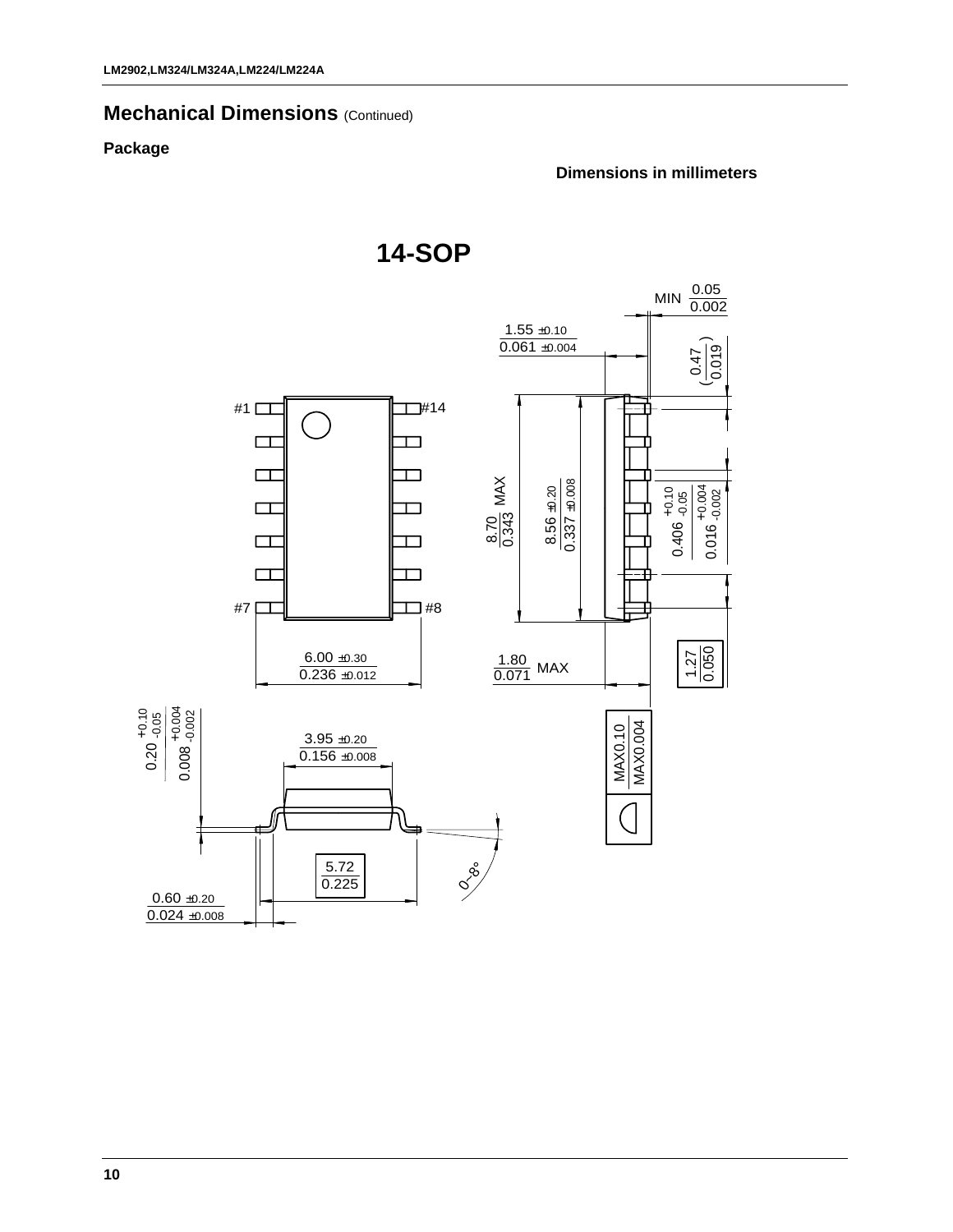# **Ordering Information**

| <b>Product Number</b> | Package  | <b>Operating Temperature</b> |
|-----------------------|----------|------------------------------|
| <b>LM324N</b>         | $14-DIP$ |                              |
| LM324AN               |          | $0 - +70$ °C                 |
| LM324M                | 14-SOP   |                              |
| LM324AM               |          |                              |
| LM2902N               | $14-DIP$ | $-40 - +85$ °C               |
| LM2902M               | 14-SOP   |                              |
| <b>LM224N</b>         | $14-DIP$ |                              |
| <b>LM224AN</b>        |          | $-25 - +85$ °C               |
| <b>LM224M</b>         | 14-SOP   |                              |
| <b>LM224AM</b>        |          |                              |